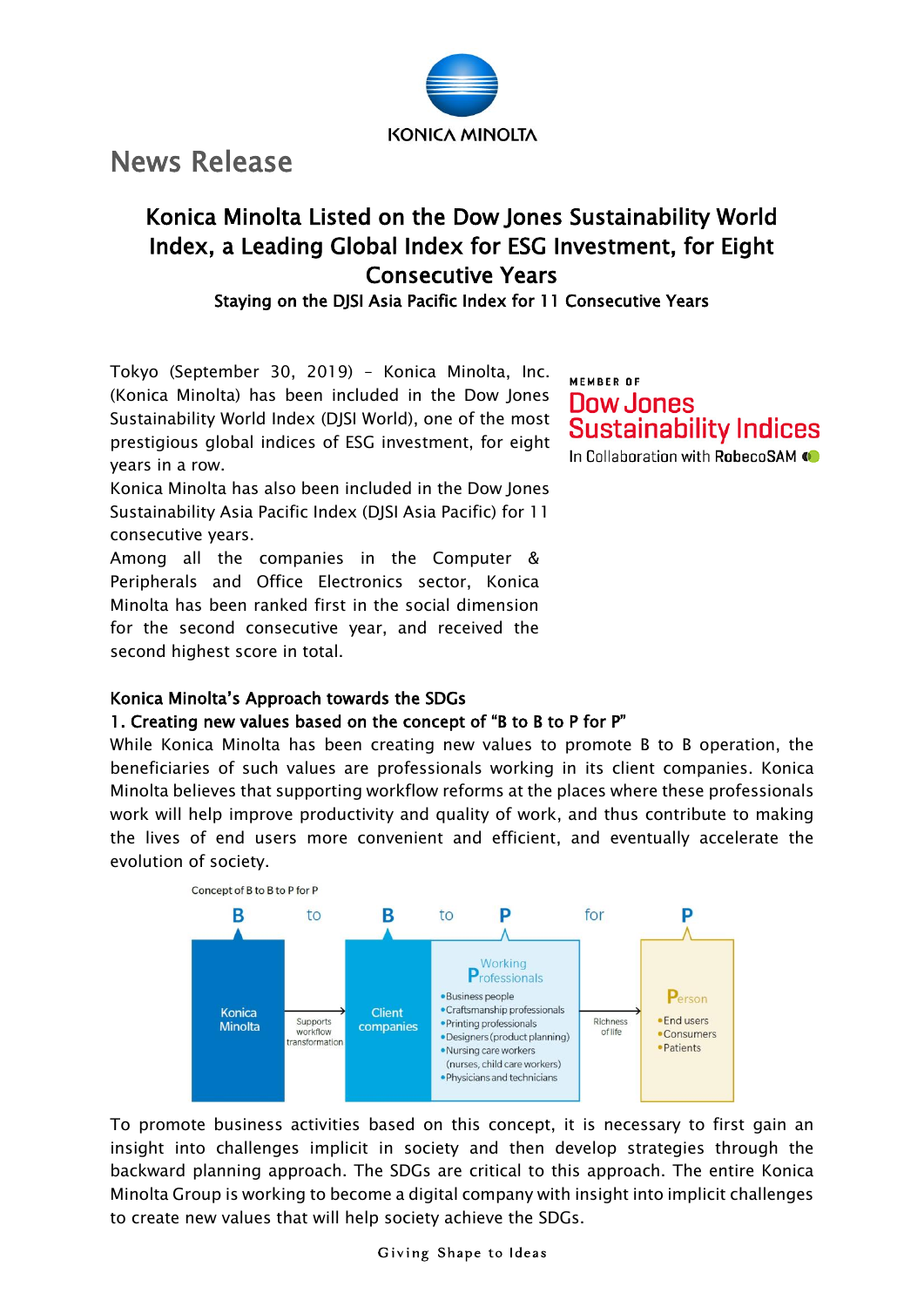## 2. Developing a corporate strategy to contribute to a sustainable society

Currently, Konica Minolta is developing a sustainability strategy as part of its business plan for the next term by establishing a vision of the world and society to be realized by 2030 and beyond and then analyzing how the company can achieve the vision, what actions to take, how those actions should be taken, and by when.

In developing its sustainability strategy, Konica Minolta recognizes that by working for the sustainability of society, the company can also improve its own sustainability. Accordingly, Konica

Economio Konica Minolta "G" turbulence Solving social issues Social unrest and global **Society** environmental issues Global environmental destruction Earning positive recognition from the global community and attracting talented employees and capital

Sustainable growth

**Our Sustainability Strategy** 

Minolta is committed to developing innovations that serve the dual purposes of creating new values for the global environment and society, and accelerating its business growth.

#### ■About DJSI World

The DJSI World is the first global index to track the financial performance of the leading sustainability-driven companies worldwide and is provided by RobecoSAM, the Switzerland-based sustainability investment company, and S&P Dow Jones Indices in the U.S. It assesses corporate sustainability from economic, environmental and social developments. The index is highly recognized among global institutional investors who take a close look at ESG management and sustainability. In the annual review of the 2,500 largest companies, 318 companies have been listed on the DJSI World and, within the list, 33 are Japanese companies including Konica Minolta.

#### ■Reference: Evaluation by External Parties

Konica Minolta is currently included in global ESG indices and ranked high in ratings as shown below.

| Dow Jones Sustainability Index<br>(USA, Switzerland) | World Index (DJSI World):<br>Included in the index consecutively since 2012<br>Asia Pacific Index (DJSI Asia Pacific):<br>Included in the index consecutively since 2009                                              |
|------------------------------------------------------|-----------------------------------------------------------------------------------------------------------------------------------------------------------------------------------------------------------------------|
| FTSE4Good Index Series (UK)                          | Included in the index consecutively since 2003                                                                                                                                                                        |
| FTSE Blossom Japan Index (UK)                        | Included in the index since its establishment in<br>2017                                                                                                                                                              |
| MSCI ESG Leaders Indexes (USA)                       | Included in the index consecutively since 2010<br>*No information is available as to whether or not the<br>company was included in the indexes prior to 2010.<br>*The index was renamed from MSCI Global SRI in 2017. |
| MSCI Japan ESG Select Leaders<br>Index (USA)         | Included in the index since its establishment in<br>2017                                                                                                                                                              |
| MSCI Japan Empowering Women<br>Index (USA)           | Included in the index since its establishment in<br>2017                                                                                                                                                              |
| S&P/JPX Carbon Efficient Index                       | Included in the index since its establishment in<br>2018                                                                                                                                                              |